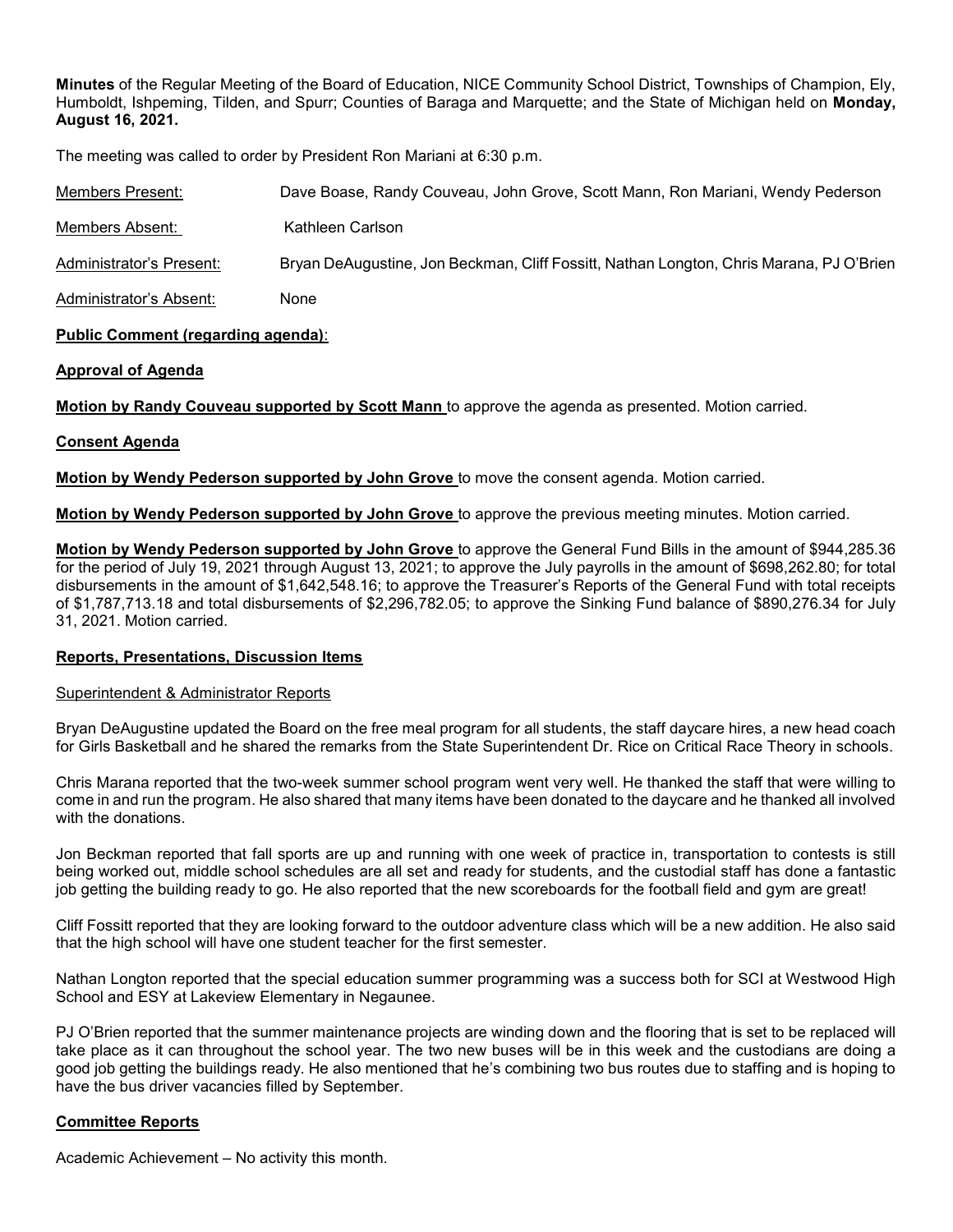NICE Community School District Board of Education Meeting Minutes Monday, August 16, 2021

Finance and Ops – No activity this month.

Personnel – No activity this month.

Policy – Action tonight on NEOLA quarterly updates.

School Improvement – No activity this month.

Sinking Fund – No activity this month.

Regional Relations – Report tonight by President Mariani and Superintendent DeAugustine.

# Business / Action Items:

Motion by Kathleen Carlson supported by John Grove to authorize wage increases for our Administrative Assistants as presented.

Roll Call Vote:

| Dave Boase     | ave | Kathleen Carlson | ave | Randy Couveau | ave |
|----------------|-----|------------------|-----|---------------|-----|
| John Grove     | ave | Scott Mann       | ave | Ron Mariani   | aye |
| Wendy Pederson | ave |                  |     |               |     |

Motion carried.

Motion by Randy Couveau supported by Scott Mann to accept Becky Bannon's request for a leave of absence. Motion carried.

Motion by Randy Couveau supported by John Grove to hire Chelsie Katalin as our Girls JV Basketball Coach. Motion carried.

Motion by Randy Couveau supported by Scott Mann to hire Randy Annala as a Middle School Basketball Coach. Motion carried.

Motion by Scott Mann supported by Wendy Pederson to hire Stephanie Schmidt as our Head Swim Coach. Motion carried.

Motion by John Grove supported by Randy Couveau to hire Nathan Beckman as an Assistant Football Coach. Motion carried.

Motion by Wendy Pederson supported by John Grove to hire Lisa Ruby as our Junior High Cheer Coach. Motion carried.

Motion by Randy Couveau supported by John Grove to hire Annie Skewis as our Girls Varsity Basketball Head Coach.

Roll Call Vote:

| Dave Boase | ave | Randy Couveau | ave | John Grove     | aye |
|------------|-----|---------------|-----|----------------|-----|
| Scott Mann | ave | Ron Mariani   | ave | Wendy Pederson | ave |

Motion carried.

Motion by Wendy Pederson supported by John Grove to hire Cassondra Carlson as our Head Caregiver for our Daycare Program. Motion carried.

Motion by Randy Couveau supported by Scott Mann to hire Lindsay Stanaway as our Assistant Caregiver for our Daycare Program. Motion carried.